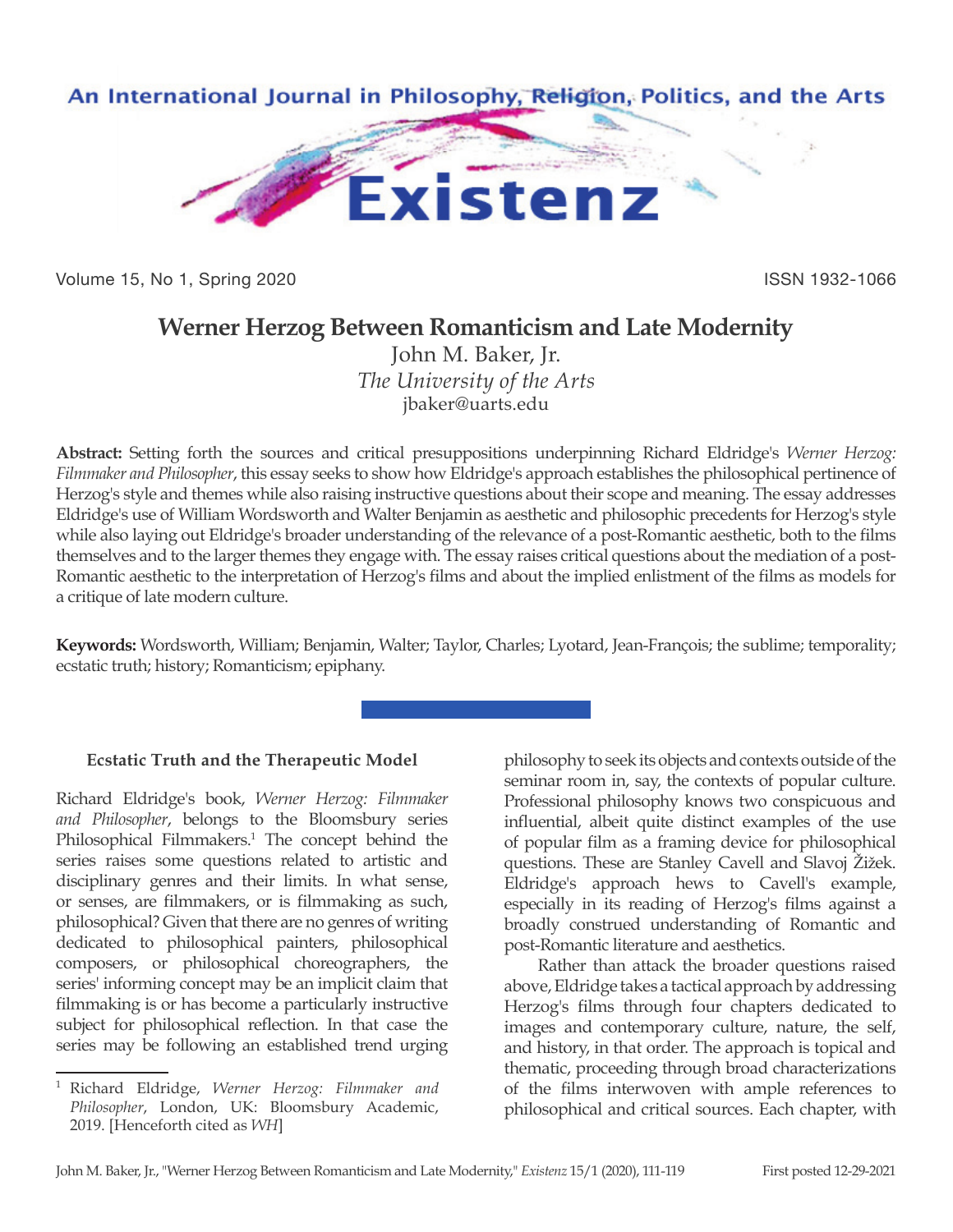the exception of the last, begins with a selective survey of philosophical opinion on the topic. These surveys, however, serve less as a lens on Herzog's work than as a means of showing how questionable or strictly provisional a philosophical opinion may be when tested on Herzog's work. Moreover, as the critical sources brought to bear change with each chapter and as the chapter headings do not correspond to discrete genres or topics in Herzog's oeuvre, the result is a prismatic procedure that has the static effect of making each chapter read like a new take on the same material without yielding a sense of cumulative progress.

It may be of course that Eldridge never aimed at such an effect. The fact that he treats Herzog's oeuvre neither in its chronological development nor according to the discrete topics and events his work addresses but elects to focus instead on single frames from the films or, on occasion, sequences implies that it is not finally important whether the genre of a film is documentary or narrative or whether its topic is fictional, historical, or a mixture of the two. The dominant accent of the book lies squarely on the single frames and sequences that stand out as arresting moments. The opening sequence of *Aguirre, the Wrath of God* (1972) is his preferred example. For Eldridge these arresting moments are the signature feature of Herzog's style from beginning to end. He ascribes to them a singular force. They are not simply aesthetically striking but they have the power, he suggests, to disrupt and transform our ways of seeing and inhabiting the world.

This is a large claim that Eldridge frames anew with each chapter. But owing to the book's method and tactics, that is, the noted fact that theoretical sources are deployed in an *ad hoc* manner and that no single source is consistently foregrounded, these arresting moments serve perforce as the book's organizing principle. Eldridge justifies this tactic by recourse to Herzog's own notion of "ecstatic truth." According to Herzog,

cinema has a strange, mysterious, and illusory quality... It sheds light on our fantasies and—like poetry, literature and music—can illuminate in ways we will never truly be able to grasp...I have...attempted to move beyond facts and illuminate the audience with ecstatic truth.<sup>2</sup>

Similarly, in "The Minnesota Declaration," a compact set of eleven propositions delivered by Herzog at the conclusion of a month-long tribute to him and his work at the Walker Art Center in Minneapolis in 1999, he avows the following:

There are deeper strata of truth in cinema, and there is such a thing as poetic, ecstatic truth. It is mysterious and elusive, and can be reached only through fabrication and imagination and stylization.<sup>3</sup>

It would be important nonetheless to state more precisely the nature of this ecstasy. This declaration, being a manifesto statement, does not provide one, nor do other statements from Herzog provide further insight into the nature of this ecstasy. The solution might have been to illuminate the notion through its posited resemblance to German Romanticism, a signal moment in the modern investigation of the genre of fragments and of the temporality of consciousness, or through the work of Walter Benjamin; but Eldridge declines to do that in any systematic way.4 Instead, he defers to the films' image constellations and to Herzog's manifesto statements.

That deferral is intentional. And in any case, it is consonant with Herzog's sense of the fundamental incompleteness of his work. In an interview with Roger Ebert, "Images at the Horizon," Herzog states that none of his films achieves the projected shape conceived for it in his mind. Each film, in effect, is an impetus to search one more time for "those images that I see at the horizon."5 Incompleteness, then, is integral to Herzog's project rather than a sign of failure or shortness of vision and is of a piece with his indifference to plot line and audience expectations and his preference for

<sup>5</sup> Roger Ebert, *Herzog by Ebert*, Chicago, IL: University of Chicago Press 2017, p. 45. [Henceforth cited as *HE*]

<sup>2</sup> Werner Herzog, *A Guide for the Perplexed: Conversations with Paul Cronin*, ed. Paul Cronin, London, UK: Faber & Faber 2014, p. 288, as quoted in WH 45. [Henceforth cited as *GP*]

<sup>3</sup> Werner Herzog, "The Minnesota Declaration: Truth and Fact in Documentary Cinema," in *Herzog on Herzog*, ed. Paul Cronin, London, UK: Faber and Faber 2002, pp. 301-302, here p. 301.

<sup>4</sup> Manfred Frank supplies a thorough discussion of temporal consciousness in Romanticism in *Das Problem "Zeit" in der deutschen Romantik: Zeitbewußtsein und Bewußstsein von Zeitlichkeit in der frühromantischen Philosophie und in Tiecks Dichtung*, Paderborn, GER: Ferdinand Schöningh, 1990. It bears mention that Walter Benjamin's first book, his doctoral dissertation (*Der Begriff der Kunstkritik in der deutschen Romantik*), addresses German Romantic poetic theory. I discuss Benjamin's place in Eldridge's discussion below.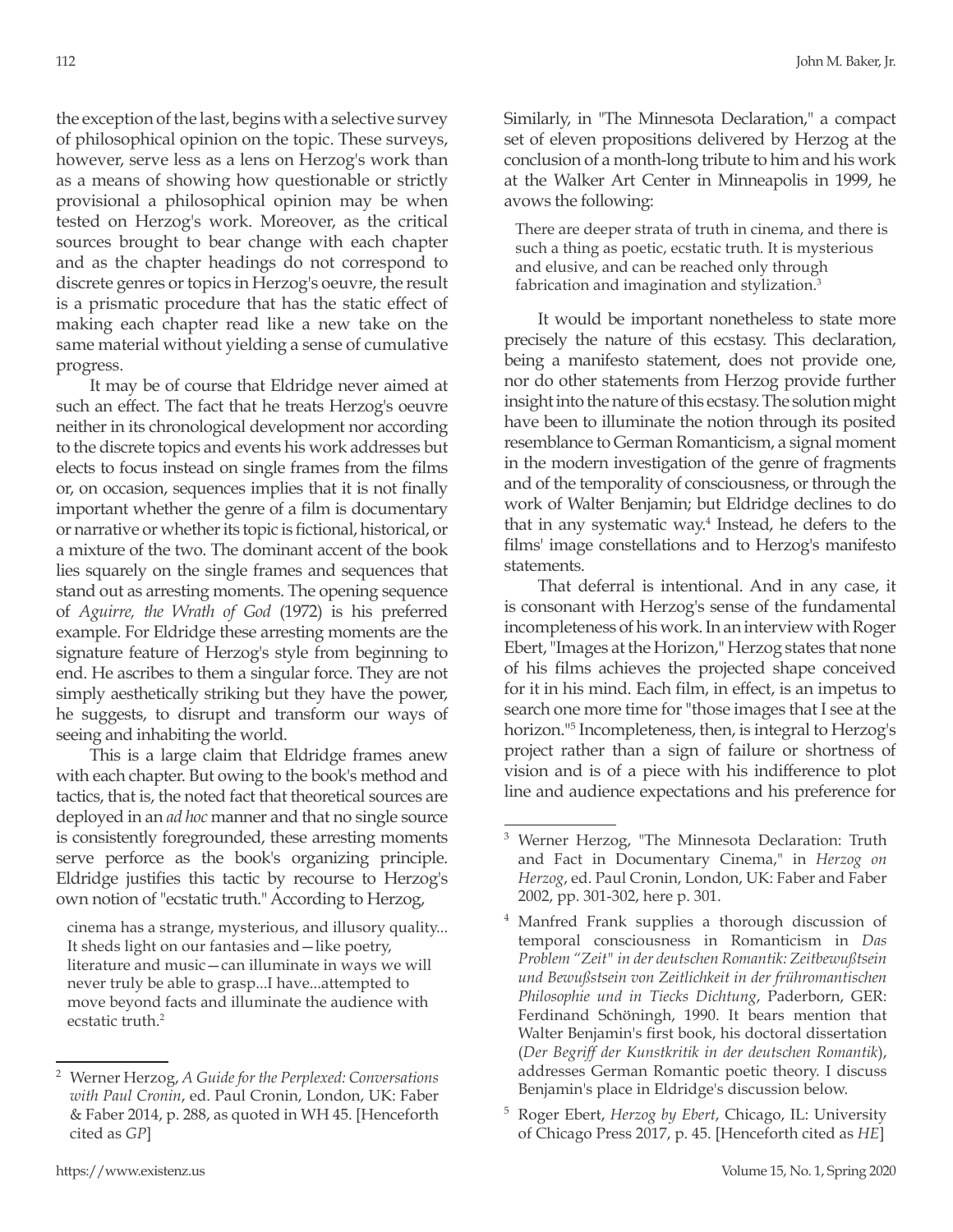image constellations over sequence and movement; Eldridge speaks of it as

 Herzog's predilection for what Gilles Deleuze calls the time-image over the movement-image and continuity editing. [*WH* 23]

Herzog's style is ecstatic, not only in the sense that it is captivating or absorbing, the more familiar sense of ecstasy, but also in a more literal sense: as the outside, as what stands apart, the ecstatic is what lies on the horizon, beckoning yet unattainable.

Eldridge makes clear that the unattainable images at the horizon are more profitably viewed as a prod rather than as a limit. To this extent his approach is reminiscent of Friedrich Schiller's revision of the Kantian aesthetic. These are the following: the problematic of human finitude and the felt absence of the absolute; the motif of the arresting image or scene that, in a productive sense, brings the viewer/traveler to a reflective standstill; the paradoxical ascendancy of image over language as witnessed in lyric texts as well as in visual images; the quasi-sacred status of poetry and art as a bulwark against the pressures of industrialcommercial life and its "distracting spectacles" (*WH* 42).

## **Poetic Visions and the Romantic Inheritance**

An allied though never thematically developed motif is Eldridge's implicit claim that Herzog's films represent an effective indictment of late modern commercial society and culture. In this respect some reference to Theodor Adorno would have seemed likely, but this connection is never made. Even so, Herzog's largely dismissive view of critical interpretation and historical precedents for his work put aside, Eldridge's claim is hard to gauge. In general, Herzog's films document aspects of the cotemporary world and culture without developing a definite critical stance towards that culture. This makes for an often-remarked perspectival ambiguity that for some viewers is an irritant. I shall use as my example *The White Diamond* (2004), a documentary film Eldridge discusses twice, toward the respective ends of the chapters on nature and selfhood. Though it is not among Herzog's best-known films, Eldridge's view that the film merits greater attention seems correct.

The subject of *The White Diamond* is Graham Dorrington, a rather Quixotic British aeronautical engineer who designs two-person airships for use in the search for medicinal plants in the Amazon jungle. Dorrington has had his share of mishaps and failures, most notably the accidental death of a photographer on one of his earlier expeditions.

The film's closing sequence, which traces the flight of countless swifts over the Kaieteur Falls, instances for Eldridge "one of the most astonishingly evocative sequences in the history of filmmaking" (*WH* 92). The flight of the swifts is accompanied by a Kyrie by the contemporary composer Ernst Reisjeger, who also composed the score for *Cave of Forgotten Dreams* (2010). This visual-acoustical ensemble instills a sense of awe, as the swifts, now shown against the sky, now against the cascading waterfall, seem to answer the waterfall's continuous motion. The viewer's first response is likely to be allegorical: a wish to see the motion of the swifts and the waterfall as a metacritical comment on what Eldridge calls the "obsessive eccentricities" of the human figures in the film (*WH* 92). But the image sequence resists that wish in the way the sublime sometimes will, especially in its modernist iterations. It elicits the desire to assign to the scene a larger, transcendental meaning yet at the same time frustrates that desire. That the scene will not yield the sense we want to invest it with means not only that we are halted, but halted without prospect of anything further happening. According to Jean-François Lyotard, this lack of prospect names privation as a fundamental condition for the experience of the sublime: "the sublime is kindled by the threat of nothing further happening."6 For Eldridge this inconsequence of the sublime produces a singular filmic insight into the temporal conditions of human life: the apparently endless happenings of the natural world finally pass the human by; they persist indifferent to human perception or human presence. Eldridge notes that the final image on the screen before the credit roll is a verbal message:

May the Secret Kingdom of the swifts be around till the end of time, as the lyrics to this song suggest. [*WH* 92]

From this vantage point the film's conclusion celebrates a potential future scene from which the human is totally absent. If, in Lyotard's Burke-inspired definition of the sublime, the sublime is the prospect of nothing further happening, the surcease of happening, then the final scene effectively presents the sublime as inhuman time.

<sup>6</sup> Jean-François Lyotard, *The Inhuman: Reflections on Time*, transl. Geffrey Bennington and Rachel Bowlby, Stanford, CA: Stanford University Press 1991, p. 99. [Henceforth cited as *IRT*]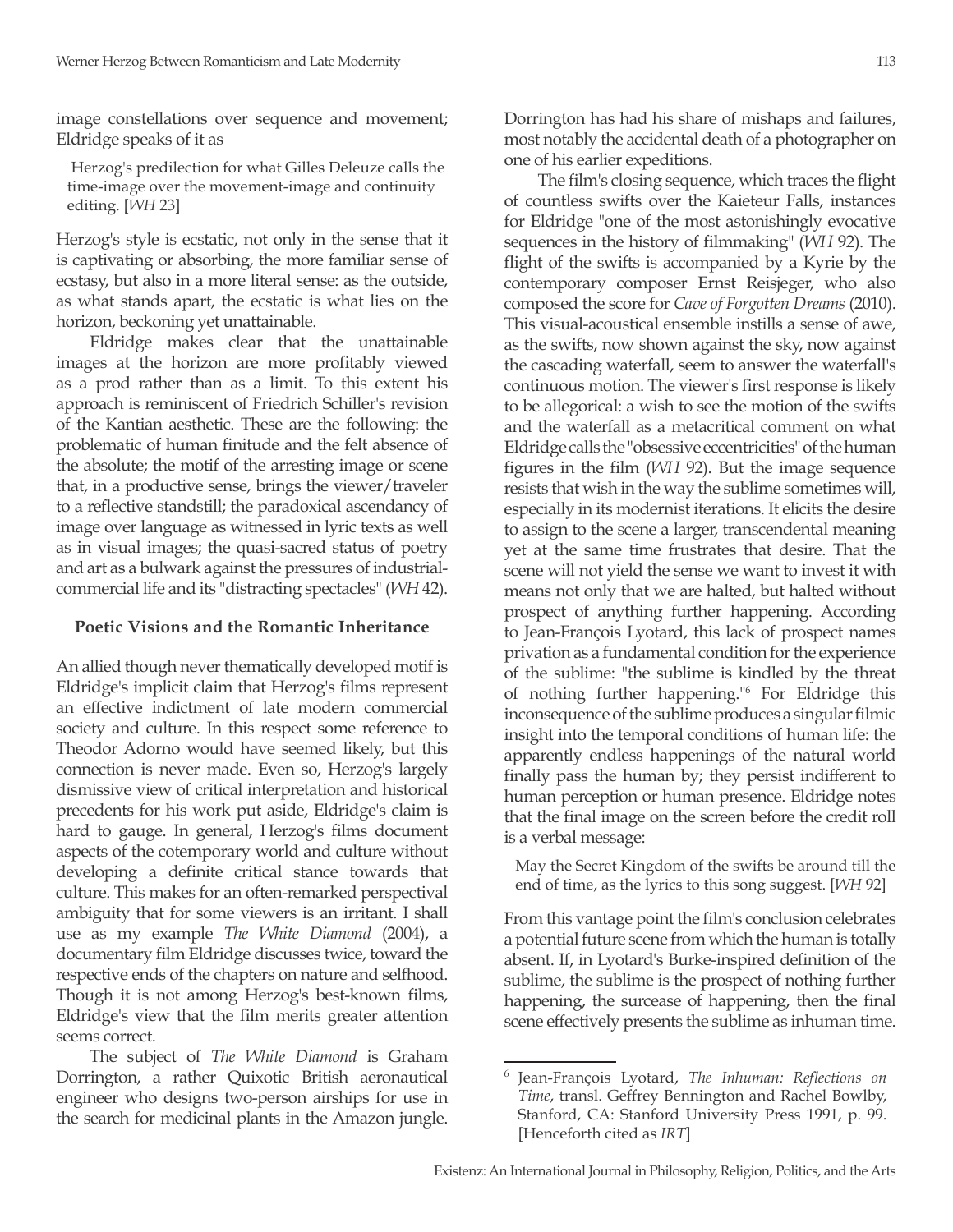114 John M. Baker, Jr.

In contrast, a more positive view of the sublime as a symbol of infinity is captured by William Wordsworth:

Our destiny, our nature, and our home, Is with infinitude, and only there— With hope, it is, …

... And something evermore about to be.<sup>7</sup>

Wordsworth's strongly potentiated sense of hope contrasts not only with Lyotard but at least as much with the moral landscapes of Herzog's films.

Eldridge, however, turns the reader's view back to the human actors. In his discussion of *The White Diamond* in the chapter on selfhood, Eldridge cites Dorrington's wish simply to float above the jungle canopy with his craft's motor turned off, and then turns the reader's attention to the surrounding figures, but especially to Mark Anthony Yhap, a Rastafarian who is extremely fond of the rooster he keeps. It is Yhap who gives the film its title, remarking within the film itself that the airship is like a "big white diamond floating around in the sunrise."<sup>8</sup> Eldridge writes that "in different ways" the two men are examples of being "open to perceptual experiences of astonishment and admiration at the unfolding of the world in time," noting how as they sit in conversation on the rock ledge overlooking the falls, the final footage of the circling swifts begins to roll (*WH* 161). Given that the scene is Herzog's construction, a product of his editing, it is possible to forget for an instant that Dorrington and Yhap are not characters in a narrative feature. It is the viewer who sees at one take Dorrington and Yhap on the rock ledge before the falls and the swifts as they take flight. What is presented as a continuous sequence is indeed more of a juxtaposition. If, as Eldridge says, the two men "introduce the extraordinary final footage of the swifts," they only do so in a formal, constructed sense. It is the viewer who registers the gap in the juxtaposition.

While Eldridge's two treatments of the film under the rubrics of nature and selfhood register acute insights, those insights also tend toward the solemn and generic, so that the ironic humor in the film is underplayed. The humor begins with the film's title, which is indeed nicely poetic but also humorously inaccurate. The airship is less a diamond, a famously indestructible product of billion-year natural processes, than it is a bubble, or a floating bauble, a transient cultural artifact. As a bubble-bauble it resonates with other motifs like the champagne glasses—more bubbles—which are attached to balloons and launched over the falls to test air currents, and even the inflatable chair on which Yhap sits. Not surprisingly, the balloons and glasses do not fly far before being sucked into the downdraft of the falls, and with that the Dorrington fantasy of flying his craft over the falls is also deflated. One might ask how intentional all of this is on Herzog's part, though the point is finally moot. Intentionally or not Herzog effectively deploys here the trope of bubbles and bubble-blowing, which at least since the seventeenth century has been an emblematic figure for the frivolity and fragility of human fantasies. With the juxtaposition of Dorrington's romance with technological fantasy against Yhap's homely grounding in the everyday, the two form a Don Quixote and Sancho Panza pair. Art may indeed be serving here as a modest kind of therapy, in that it is Herzog, a sometime partner in Dorrington's forays, who in an ironic, sidelong manner suggests that Dorrington might well cut loose from his illusions.

Eldridge advocates for the viability of poetic visions that he says are urgently needed by the late modern world if it is to awaken to a new order of perception. His plea is tied to the post-Romantic universalist claim that Herzog's films "emphasize those poetic visionary qualities that are hidden inside so many people" (*WH* 35). The words cited come from remarks Herzog made about his use of hypnosis on the actors in *Heart of Glass* (1976).<sup>9</sup> Whatever Herzog may have meant by that, the remark seems to imply the sentimental, in Schiller's sense, view that modern humanity has lost touch with its own best powers. Poetic visions will serve the purpose of reacquainting us with those powers:

poetic visions are needed in order to disclose possibilities of significance in life within the framework of contemporary industrial-commercial culture. [*WH* 35]

<sup>7</sup> William Wordsworth, *The Prelude 1799, 1805, 1850: Authoritative Texts, Context and Reception, Recent Critical Essays*, eds. Jonathan Wordsworth, M. H. Abrams, and Stephen Gill, New York, NY: W. W. Norton 1979, p. 216, VI, 604-8.

<sup>8</sup> Ebert notes this detail (*HE* 76) and apparently omits mention of a scene depicting a diamond mine that temporarily deromanticizes the image and title.

Werner Herzog, "Images at the Horizon" (Interview, 1979), in *Herzog by Ebert*, ed. Roger Ebert, Chicago, IL: University of Chicago Press 2017, pp. 3-48, here p. 24. [Henceforth cited as *IH*]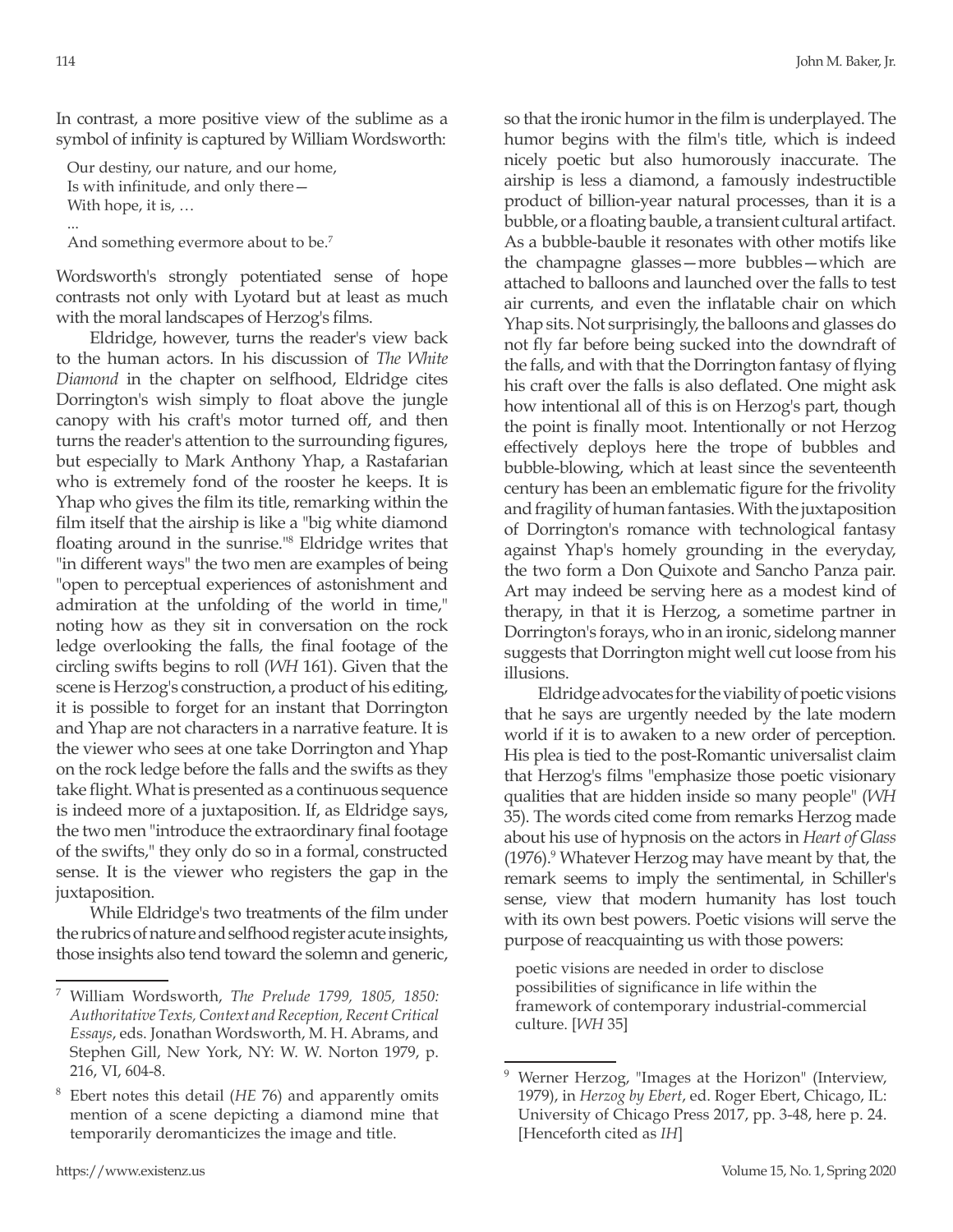Schiller, to be sure, never imagined loss to be recoverable through the application of poetic visions. Yet Schiller aside, the statement's construal of late modern culture in purely oppositional terms repressed and freed, or estranged and recovered does not consider the contradictions and complexities of modern culture, as many of the effects of a capitalist commercial economy have long since become welcome effects. And it does not hold in any case for Herzog's depiction of the human soul in *The Enigma of Kaspar Hauser* (1974), *Stroszek* (1977), *Heart of Glass* and other films as something strange to rather than estranged from the world. As Stanley Cavell observes, estrangement implies a once having been at home that strangeness does not.<sup>10</sup> Indeed the strangeness of many of Herzog's central figures, including Aguirre as well, is that they are sealed off from the world, that they possess no language that would enable contact with world or a self. That the figures themselves in no way exemplify the achievement of significant action is not to say they are meaningless, but that their meaning lies in their status as representations rather than in their status as models for meaningful action. They are captivating not because what they do achieves anything but because of the economy and vividness with which Herzog distills the unrelieved anomie that the figures inhabit. Eldridge's discussion herein displays a level of ambiguity as to how Herzog's figures are to be seen, namely, as representations of a general social and cultural plight or as models for some kind of a solution. The discussion of *Stroszek* illustrates this ambiguity:

Stroszek has done what it is in him to do in the natural and cultural circumstances in which he has somehow found himself. The manic celebratory harmonica suggests meaning, at least to an observer of Stroszek's life and viewer of the film, but tells us nothing about what it might be. Somehow music might inform natural and social life, but perhaps at best intermittently, without evident purpose, and under coercion, especially in a cruel commercial world. [*WH* 143]

In this light it seems apposite to frame the single arresting moments in Herzog's films within a wider context. These revelatory moments resemble what James Joyce famously called epiphanies, moments in which an object or scene suddenly stands forth with a peculiar and arresting radiance. Joyce's application

to secular writing and experience of what had been a technical theological term for divine manifestation was in its own right a programmatic gesture. The field of revelation had suddenly been expanded: manifestation in the strong sense of epiphany was no longer the exclusive realm of religion but something possible within the fabric of everyday experience that would enhance that experience without delivering it over into the logic of theology or some other doctrine. It is precisely this kind of sudden illumination, not to say revelation, that Eldridge prizes in Herzog's films and from which he draws lines to artists and thinkers from the Romantic era to the modern, most prominently Wordsworth and Benjamin. But while these connections are suggestive, they also constitute a historical ellipsis which brackets much that has changed between Wordsworth and Benjamin, or between Romanticism and late modernity.

In *Sources of the Self* Charles Taylor notes that a key development in modern literature's use of the epiphany is the emergence from it of a counter-epiphanic moment.<sup>11</sup> Taylor himself does not use the phrase, but others have also spoken of a practice of negative epiphany in modernism. In either case it is important to note that the counter-epiphany is not merely the negation or disqualification of the epiphanic moment but rather its turning in another direction toward, if one will, a dark illumination. Taylor draws attention to the centrality of Charles Baudelaire in this development, the original inspiration of Benjamin's massive *Arcades Project*. 12 Formally speaking, the counter-epiphanic image still has the shape of a sudden illumination and the force of a reciprocal arrest: bringing the object or scene into a sudden, intense perceptual focus, it also brings the viewer to a standstill. But unlike singular moments of illumination in Romantic poets such as, for example, Wordsworth or Percy Bysshe Shelley, the counter-epiphany does not generate a promise of redemption or renewal. Taylor's word for its different effect is austerity, an instructive word that, notably, has also been used to describe Herzog's style. In what does this austerity consist? According to Taylor the counter-epiphanic image is auto-telic in nature: it finds

<sup>10</sup> Stanley Cavell, *Philosophical Passages: Wittgenstein, Emerson, Austin, Derrida*, Oxford, UK: Blackwell 1995, p. 97.

<sup>11</sup> Charles Taylor, "Epiphanies of Modernism," in *Sources of the Self: The Making of the Modern Identity*, Cambridge, MA: Cambridge University Press 1989, pp. 456-93.

<sup>12</sup> Walter Benjamin, *The Arcades Project*, transl. Howard Eiland and Kevin McLaughlin, Cambridge, MA: Harvard University Press, 1999.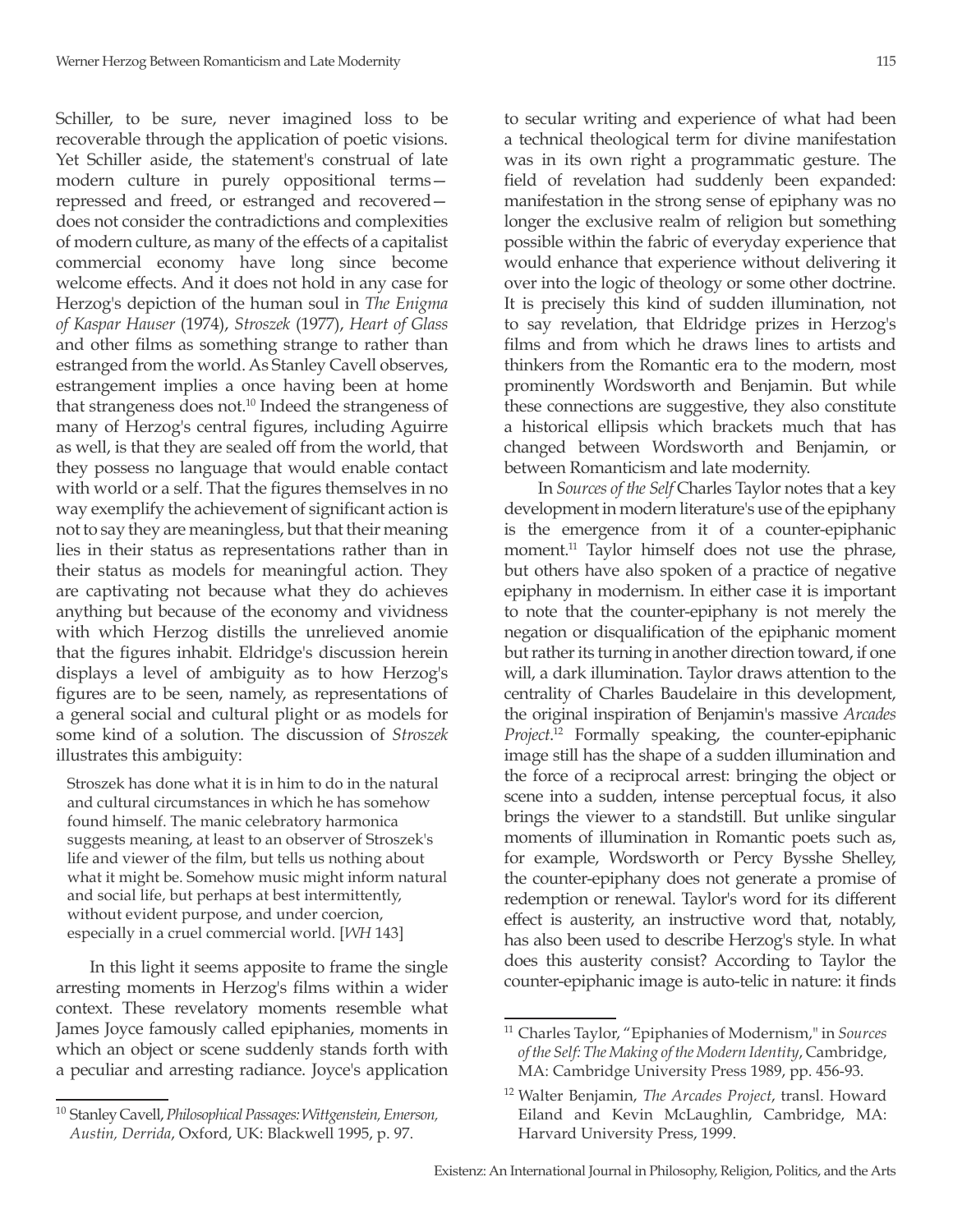its end in itself. Counter-epiphanic images only reveal or disclose from within their own self-created space and not by virtue of a reference to something external to them. In modern art the epiphanic image does not bring something to expression; it does not, as in the Romantic era of Wordsworth and Schelling, speak with or from the spirit of nature. I would say that something similar is true for Herzog's films. The sequences in *The White Diamond*, for example, are no exception to this. However arresting they are, they do not frame natural life and natural processes in a spiritualist perspective. Ebert seemed closer to the truth of the matter when he reported that Herzog had spoken of a "voodoo of location," a phrase that he glosses by noting that the location "carries a psychic, or emotional, or sensory charge to the screen" (*HE* 131). This raises the question regarding criteria again. When is an emotional or sensory charge anything more than a temporary charge? While one might agree with Eldridge that Herzog's films do not lend themselves to a postmodernist irony, it is not clear that they can directly be described as "aiming seriously at disclosure," at any rate not without further qualification of what is meant by disclosure (*WH* 35). To go back to Taylor's point, the disclosive potential of the modern austere style consists precisely in the way that it withholds. Its disclosures come less by way of sensory charge or image than by means of indirection, silence, and abstraction. A full exploration of how Herzog exploits the counter-epiphanic moment would require a typology of the kinds of such moments in the films, including their qualitative differentiation and the different ways they serve to inflect the films' narratives.

## **History, Moments of Arrest, and Transcendence**

As noted at the beginning, the book's final chapter on history does not follow the pattern of the other three. Instead of adducing canonical texts on the meaning of history, it begins directly with Herzog's treatment of historical topics, probably the most controversial aspect of his work. When Eldridge does adduce a theoretical text, it is the peculiar theologically inflected Marxism of Walter Benjamin. And for a good reason so. As throughout, the emphasis is on punctual, ecstatic breaks rather than on any sense of history as a continuum. Eldridge sees Herzog's most striking images as

This statement is striking for the way it replicates some of the surrealist aesthetic that made such a strong impression on Benjamin and that informs the peculiar archaeology of urban psychology and space in *The Arcades Project*. Herzog's own diction is no less Romantic: Herzog avers a film's capacity to "strike directly into the soul of man" and to bridge yawning gaps between persons and times (*GP* 46). Eldridge uses the critical debate around Herzog's purported suppression of historical context in order to emphasize that Herzog prefers to attend to immediate political and social concerns by way of stylization rather than by direct reference, or pointing.13 This permits Eldridge to dwell on the collocation of motifs that define his reading of Herzog's work: the ecstatic image, the importance of the singular moment, the peculiar power of the aesthetic to resonate with an audience and to create resonances between different objects and across perceptual fields. It is no accident that these are also central motifs in Benjamin, whose approach to history is overtly stylized, placing resonance and analogy over narrative and causal explanation.

The book's final paragraphs take caution against any expectation that experience inclines toward coherence or a sense of continuity. Eldridge writes that it is "a serious question how anyone can achieve and sustain a sense of meaningful orientation within relationships and circuits of activity" (*WH* 206). Caution taken, he proceeds to say how meaningful orientation might be kept in sight, even if it is not achieved. In the end Eldridge sets the bar rather high, much as Nietzsche does, his own ambivalence toward Nietzsche notwithstanding. What Herzog's films finally deliver, in Eldridge's view, is "courage and resoluteness" in the face of the inevitable defeats entailed by human finitude. Not the least of these defeats are the ideals of "self-presence and self-mastery," which finally serve less as practical goals than as "vanishing points within human practices" (*WH* 208).<sup>14</sup> Eldridge continues with

neither records of [his] experience alone, nor depictions of what is simply given apart from human experience, imagination, and desire, but instead [as] collective dream images of encountered meaning. [*WH* 28]

<sup>13</sup> Herzog makes this point to Cronin in *GP* 289-90. The importance of stylization informs Herzog's rejection, in this same passage and repeatedly elsewhere, of any generic difference between his documentary and feature films.

<sup>14</sup> Eldridge translates from Georg W. Bertram, *Kunst als menschliche Praxis: Eine Ästhetik*, Berlin, GER: Suhrkamp 2014, p. 14: "Selbstgegenwart und Selbstbestimmung sind nicht selbstverständlich gegeben, sondern vielmehr ein Fluchtpunkt menschlicher Praktiken." The more usual translation of *Selbstbestimmung* is self-determination.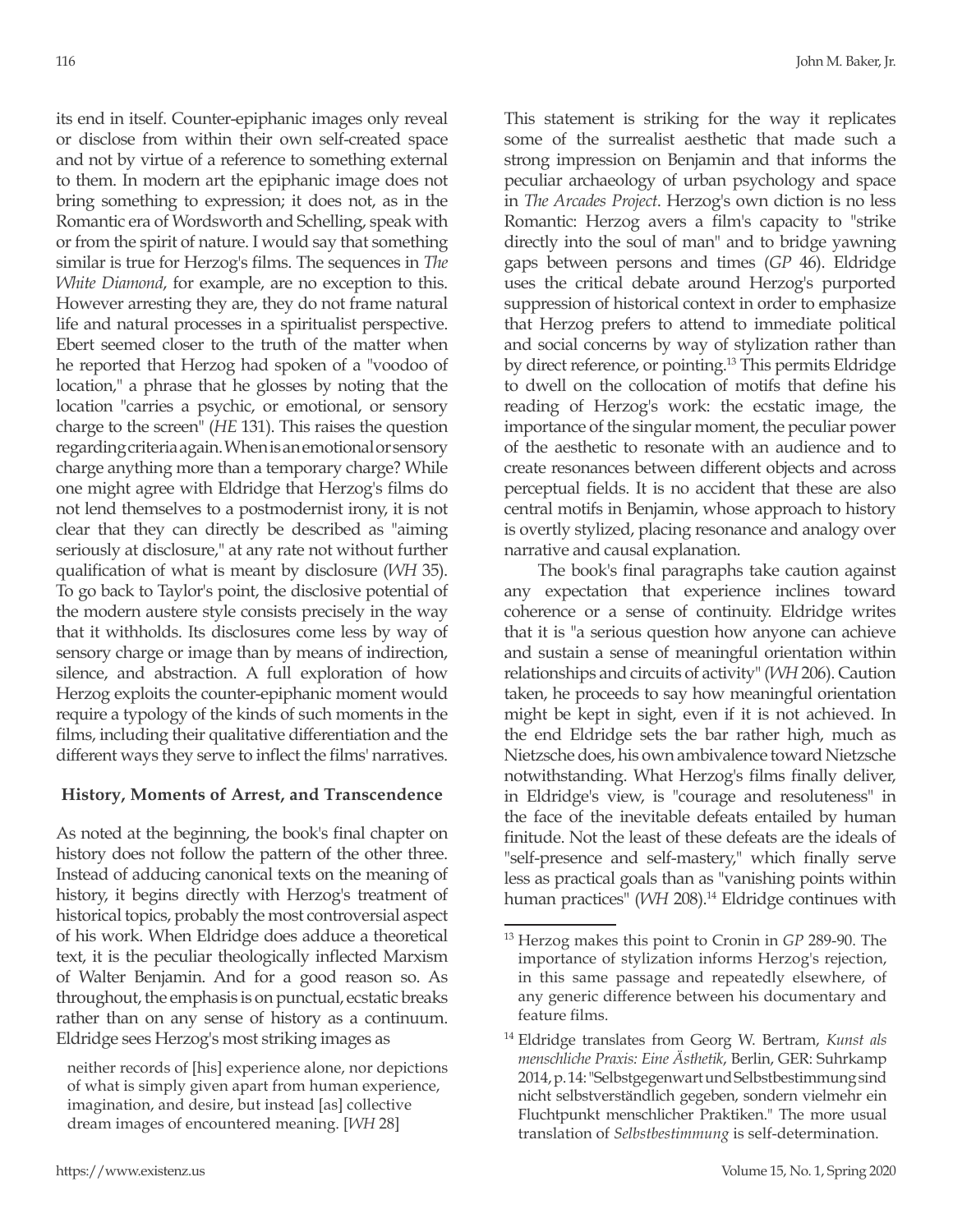Paul Cronin's observation that Herzog is "showing us how to transcend the bankrupt world into which we are sinking" (*WH* 208).<sup>15</sup> The statement is well chosen, for it raises the question of the direction or intentionality of this transcendence. The words transcendence, courage, and resoluteness bespeak a disposition and direction without a complementary object, unless courage and resoluteness are being recommended as an inducement to more of the same.

While it is true that the open-ended, practically Nietzschean vigilance Eldridge recommends matches Herzog's own sense of his vocation as a filmmaker, it is not unproblematic if taken as a general prescription, and Eldridge does seem to think that Herzog's films implicitly offer a model of how to lead a philosophical life. He writes:

We stand in need of finding ourselves—of a radical reorientation of our thoughts, feelings, perceptions, and interests—rather than in need of more piecemeal reforms within accepted frameworks of orientation and concern. [*WH* 172]

Eldridge's discussion of the *Gesualado: Death for Five Voices* (1995), which precedes his book's conclusion and counts as one of its lengthiest treatments of a single film, may serve to illustrate this point. Highlighting the film's concluding sequence, a street pageant taking place on the town that has only a paratactic relationship to the preceding narrative treatment of the sixteenthcentury composer's life, Eldridge takes this rather jarring juxtaposition as Herzog's provocation of the viewer to assume a more open and responsive level of consciousness. This behest is repeated in the book's conclusion when "a particular courage and resoluteness" are prescribed for the achievement of such consciousness (*WH* 208). That is followed by the following enjoinder: "we must make and re-make our lives...by developing and exercising qualities of character and attention" (*WH* 209). This passage is one instance of the book's rather frequent use of modal auxiliaries (must, should, dare, for example). Eldridge may be correct in seeing Herzog as party to his own sense of the aesthetic and ethical imperative necessitated by the parlous state of late modern society and culture. But it is impossible to overlook the gap between, on the one hand, the kind of experience being recommended as paradigmatic

for an informed and attentive late modern sensibility and, on the other hand, the lessons the reader and viewer is urged to draw from that experience. This gap corresponds to a similarly unmediated gap between Wordsworth's and Benjamin's quite different senses of time and experience. This is the focus of my final paragraphs.

In the concluding pages Eldridge alludes one final time to Wordsworth's use of the ancient *sta viator* topos, suggesting that

we might become, with Herzog, halted travelers, struck by some sudden sense of either dramatic achievement and promise or dramatic failure. [*WH* 208]

This is a Benjamin-like perception. The agent of perception in his *Arcades Project* is the *flâneur*, the urban stroller endowed with the requisite attentiveness and leisure to be struck by what for others is mere perceptual debris. Herzog says something similar:

I've always tried to give audiences short flickering moments of illumination, some kind of understanding of who we are. [*GP* 414]

The indefinite quantifier "some" is telling. It designates an unknown and unpredictable yet presumably essential kernel of sense. The result is what might be called an aleatory economics of illumination matching Benjamin's epistemology in the *Arcades Project* with Herzog's discontinuous narrative style. Eldridge twice quotes the words "Guerilla tactics are best…Get used to the bear behind you" (*WH* 73, 165) as an epitomization of the aleatory perspective, of an

awareness of the more or less itinerant character of one's course of life, of its being hostage to fortune. [*WH* 73]

But the aleatory perspective sorts oddly with Wordsworth, for whom arresting experiences are valued, indeed treasured, precisely for their repeatable potential and thus for their power, however intermittent, to supply a thread of coherence, whereas Eldridge sees in Herzog a charge always to be ready to remake the story of our experience.

There is an incongruence in Eldridge's simultaneous appeal to two paradigms of the temporality of the moment: a Romantic paradigm derived from Wordsworth and Schiller and a modern paradigm derived from Benjamin. It is an incongruence reflected in the ambiguous status of transcendence in

<sup>15</sup> Paul Cronin, "Visionary Vehemence," in *A Guide for the Perplexed: Conversations with Paul Cronin*, ed. Paul Cronin, London, UK: Faber & Faber 2014, pp. xi-xli, here p. xxxix.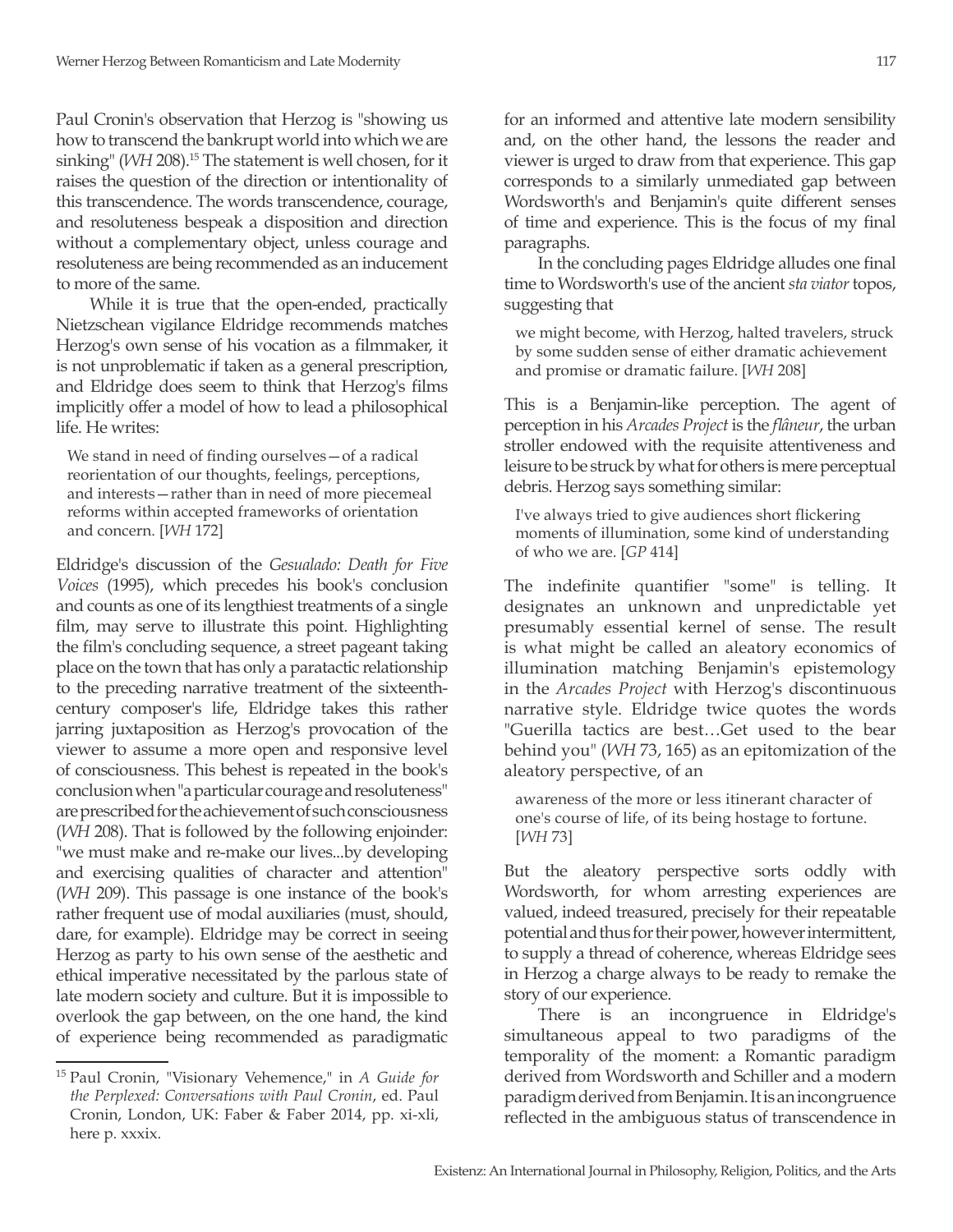his discussion. The frequent recourse to Wordsworth notwithstanding, Eldridge seems on balance to align Herzog with a perspective which says, in Karl Jaspers' terms, that one has at best ciphers of transcendence. The arresting, transformative moments taken to be the hallmarks of Herzog's cinema are not arresting in the way of transcendence; they do not escape the temporality that will make them, too, yield to remaking. To this extent Eldridge endorses the radical finitude of Martin Heidegger's philosophy, and Benjamin's as well, the latter's moments of cognitive arrest having the same cipher-like quality as Herzog's cinematic images. And to this extent I would agree with Eldridge that the philosophical tenor of Herzog's films is a strictly provisional, skeptical view of the human capacity for transcendence. But then it remains puzzling that Eldridge wishes to recruit Wordsworth's decidedly less skeptical and indeed residually providential view of the relation between human subjectivity and nature to illuminate Herzog's broken narratives. The residually providential character of Wordsworth's view of selfhood and nature was demonstrated by M. H. Abrams who discerns in Wordsworth's awe of nature a naturalistic equivalent of traditional Christian theodicy.16 At the book's beginning Eldridge uses the Wordsworthian word intimations to aver that

art present[s] at best incomplete and uncertain intimations of the possibilities of fuller life, while ending in cadences…that involve only temporary and temporalized diminishings of a sense of outsiderliness and anxiety. [*WH* 14]

While that phrasing coheres with Eldridge's *ad hoc*  view of art's therapeutic efficacy, when applied to Wordsworth it understates the sense of continuity and promise that is thematic to his poetry, a sense that yields a story of human commerce with the world and nature that does not square with Herzog's jagged narratives of human folly and failure, Beckett-like at times in their dark comedy, nor with his decidedly disenchanted view of humanity's place in nature.

Similarly problematic is Eldridge's playing off of a post-Romantic tradition against what he regards the largely deplorable effects of late capitalist culture. Once again, I discern here an unmediated passage from a Romantic temporal economy to the temporal economy of late modern culture. Lyotard was not the first to have pointed out that the modern market economy has changed the temporal conditions of experience and that the transitory moment has become the signature time of late modernity. Lost in that change was the sense of being tied to earlier generations by a temporal continuum. In its place the discontinuous moment emerged as kind of vanishing point within the present; it is the thing in front of us that permanently eludes grasp. That view seems consonant with Herzog's understanding of his work as a pursuit of images at the horizon and with Eldridge's view of moments of arrest as what is most valuable in that work. But Lyotard was also not alone in pointing out that avant-garde art does not simply work in opposition to capitalist society. When he observes that there is a "collusion between capital and the avant-garde" (*IRT* 105), he is not accusing avantgarde art of bad faith or opportunism. Instead, he is observing, as had Karl Marx, that avant-garde art and capitalism share common traits. Among others, these are a deep skepticism, a mistrust of established rules, and a willingness, radical at times, to experiment with styles and materials. The capitalist economy has, in Lyotard's words,

something of the sublime….It is not academic, it is not physiocratic, it admits of no nature. It is, in a sense, an economy regulated by an Idea—infinite wealth or power. [*IRT* 105]

Lyotard is not making this claim without a note of irony. The "Idea" he cites is no longer the idea of Romanticist art theory, the idea for which the work of art was a sensible incarnation. On the contrary, what stands out in late capitalist culture, where the calculus of profitability and consumption threatens to make everything increasingly thin and impermanent, is precisely the lack of "any example from reality to verify this Idea" (*IRT* 105). Herzog mourns this absence of what he calls "adequate images":

At the present time, I think that we do not know very much about the process of vision itself…This kind of knowledge is precisely what we need. We need it very urgently because we live in a society that has no adequate images anymore. [*IH* 24, *WH* 44]

In line with Cavell and his own experientialtherapeutic view of the uses of art, Eldridge recognizes but firmly rejects the critical view, presented by Alan

<sup>16</sup> M. H. Abrams, *Natural Supernaturalism: Tradition and Revolution in Romantic Literature*, New York, NY: W. W. Norton, 1971. See for example "The Theodicy of the Landscape," pp. 97-117.